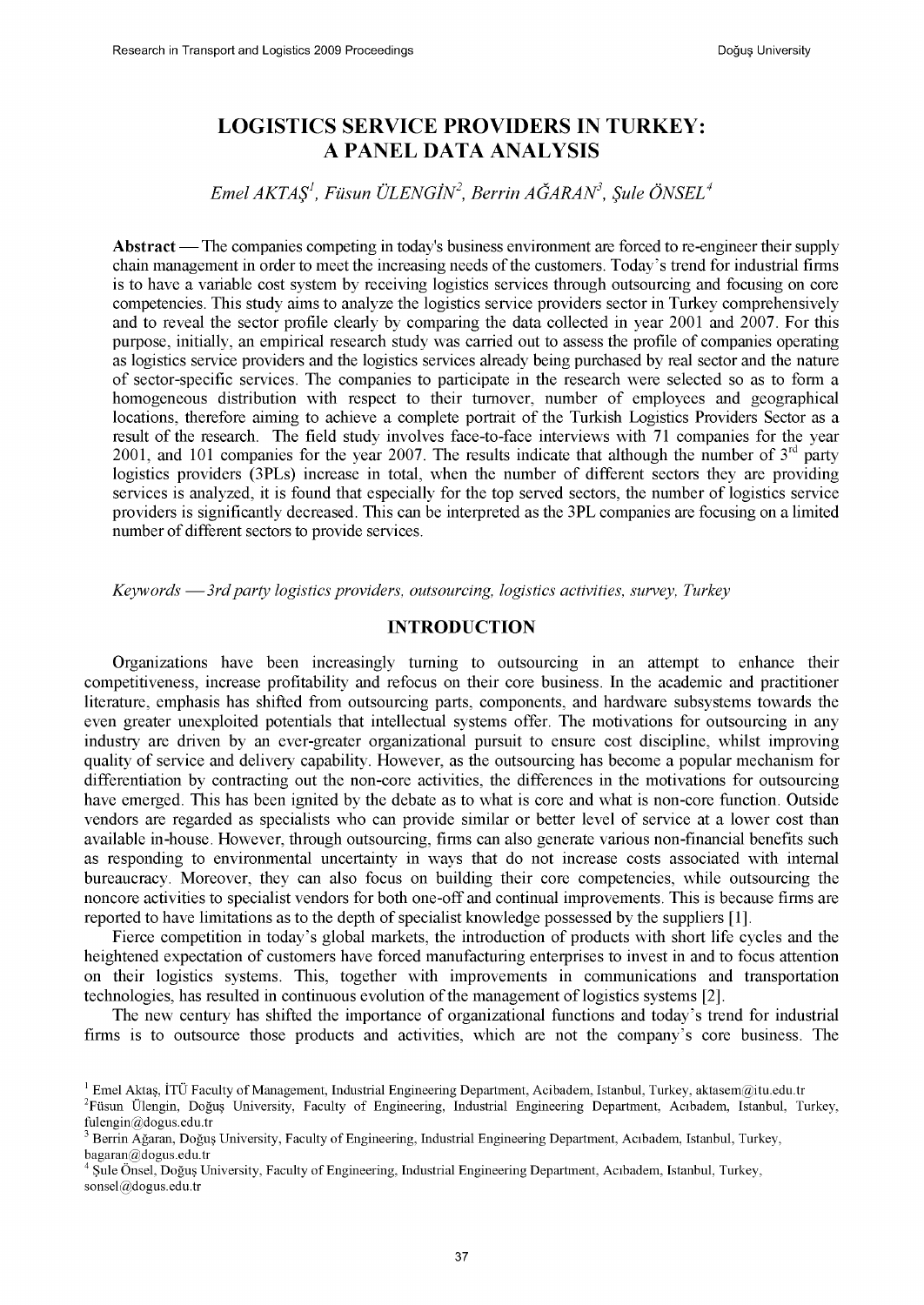international outsourcing has been referred to as one of the drivers that have made the world "flat" and with increase in international outsourcing, the sourcing debate has moved from what and how to outsource to what and where to outsource [3]. The importance of outsourcing varies among sectors. Outsourcing has grown by 52% for the period 1993-2003 for medium-high-tech sectors while the increase for low-tech sectors is much lower, only 19% [4].

Bendor-Samuel (1998) asserts that outsourcing provides certain power that is not available within an organization's internal departments [5]. This power can have many dimensions: economies of scale, process expertise, access to capital, access to expensive technology, etc. Another possible benefit is that outsourcing provides companies with greater capacity for flexibility, especially in the purchase of rapidly developing new technologies, fashion goods, or the myriad components of complex systems [6], [7].

Likewise, by outsourcing logistics activities, firms can save on capital investments, and thus reduce financial risks. Investment on logistics assets, such as physical distribution centers or information networks, usually needs large and lump sum costs, which involves financial risks. Furthermore, the 3PL provider can spread the risks by outsourcing to sub-contractors.

As the world becomes more global and the boundaries between countries and cultures disappear, many developing countries, including also Turkey, are turning into attractive centers for international firms because of the geographical locations, low working fees, and high potential for market extensions. However a previous study shows that, in Turkey, outsourcing is still solely based on transportation [8]. As can be seen from this research many Turkish firms understand logistics services as taking the transportation order from the manufacturer and delivering the goods to destination points, without thinking about the warehouse design, the best location of the warehouse or inventory management. Such way of thinking concerns only one side of the subject and reduces the logistics services to a narrow transportation perspective.

This study aims to determine the current situation of outsourcing logistics activities in Turkey, which has a great potential for logistics activities among the surrounding continents because of its geographical location. An empirical research study was carried out to determine the types of logistics activities that are most frequently provided by the 3rd party logistics firms and to reveal the changes in the conjuncture if there are any. A questionnaire was prepared to examine the current situation as well as the future plans of Turkish 3PL firms in terms of logistics activities. Results indicate that most of the firms provide services for more than one industry; apparel, automotive and chemistry industries being the most frequently served. Another perspective of the study highlights the changes in the sector between 2001 and 2007.

### THE FRAMEWORK OF THE STUDY AND RESEARCH METHODOLOGY

This research presented here reveals the results of a subgroup belonging to a large logistics sector survey. The survey includes the four main groups of players operating in the logistics sector. These groups are: Logistics Service Providers, Logistics Service Customers, Logistics Equipment and Hardware Providers, and Information Systems Providers (Figure 1). This study focuses on the first subgroup, logistics service providers survey.

A field study involving face-to-face interviews with the companies operating in the logistics sector as service provider was performed for the research. In the field study, face-to-face interviews were preferred, rather than sending questionnaires by mail. The main reasons for this are the low rates of return for studies performed via mail, the lack of possibility to correct misunderstandings and the loss of the opportunity to obtain information that can only be achieved during an interview.



**FIGURE 1** Turkey logistics sector survey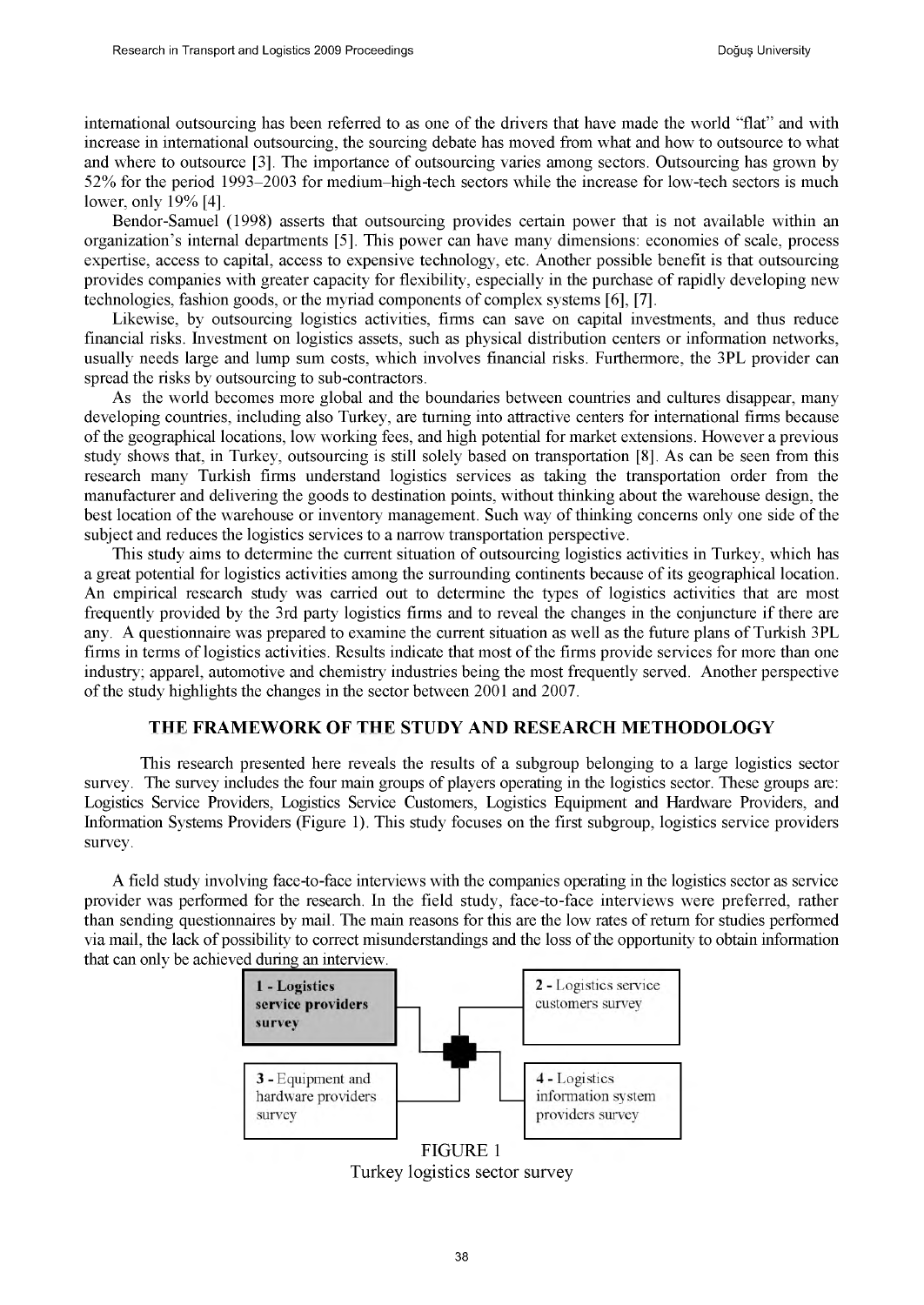The companies to participate in the research were selected so as to form a homogeneous distribution with respect to their turnover, number of employees and geographical locations.

The questions in the survey can be grouped under two groups, namely, profile related questions and logistics related questions. Profile related questions include industry in which the firm operates, duration of operation, number of employees, existence of a foreign partnership, and sales turnover. Logistics related questions include the cities that the 3PLs have offices and distribution centers, the services they provide, the sectors that the 3PLs provide special services (i.e. rack transportation for apparel sector), warehouse information, and perception about size of the logistics sector.

# RESEARCH FINDINGS

The questionnaire has sections on company profile, logistics services, warehouses, and number of employees (which can be analyzed under company profile). When two different respondent sets from 2001 and 2007 are compared with respect to how long they have been in business, it can be said that there had not been a significant change (p=0.975) in the composition (Table 1). Approximately 70% of the firms have survived in the market at least 8 years or more.

| Operating year, status and capital structure, range of employees comparisons |                                       |       |       |  |
|------------------------------------------------------------------------------|---------------------------------------|-------|-------|--|
| <b>Questions</b>                                                             | Categories                            | 2001  | 2007  |  |
|                                                                              | $0-1$ years                           | 1.4%  | 2.0%  |  |
|                                                                              | 1-2 years                             | 8.5%  | 4.0%  |  |
| <b>Operating year</b>                                                        | 2-4 years                             | 4.2%  | 9.9%  |  |
|                                                                              | 4-8 years                             | 15.5% | 14.9% |  |
|                                                                              | More than 8 years                     | 70.4% | 69.3% |  |
|                                                                              | International company                 | 38%   | 48%   |  |
| <b>Firm status</b>                                                           | Local company                         | 55%   | 48%   |  |
|                                                                              | Partner with an international company | 7%    | 5%    |  |
|                                                                              | Single partner                        | 23%   | 18%   |  |
| Capital structure                                                            | Multiple partner                      | 72%   | 80%   |  |
|                                                                              | Public company                        | 6%    | $2\%$ |  |
|                                                                              | $1 - 25$                              | 14%   | 28%   |  |
| <b>Range of</b><br>employee<br>numbers                                       | $26 - 50$                             | 17%   | 22%   |  |
|                                                                              | 51-100                                | 14%   | 17%   |  |
|                                                                              | 101-250                               | 15%   | 15%   |  |
|                                                                              | 250-500                               | 17%   | 6%    |  |
|                                                                              | More than 501                         | 17%   | 13%   |  |

TABLE 1

When the firm status is analyzed it has been found that 55% of the participant companies operating in the Turkish logistics sector have local status, 38% of the participants are international companies and 7% are companies with international partnerships in the year 2001. The fact that the re-engineering process of the Turkish logistics sector has started recently shows that Turkey is an attractive market for foreign companies. The ratio of international companies introduced to the Turkish market via partnerships with a local company, or fully independently, has reached 48% in a short time (see Table 1). Although the ratio of international companies increased to 48% in 2007 the partnership status of the participants indicates no significant difference in the percentage of firms that are international / local / partner between 2001 and 2007 (p=0.209). neither the increase in percentage of international companies from 38% to 48% nor the decrease of local companies from 55% to 48% is found statistically significant. Similarly, the change in the percentage of companies that are partner with an international company is insignificant.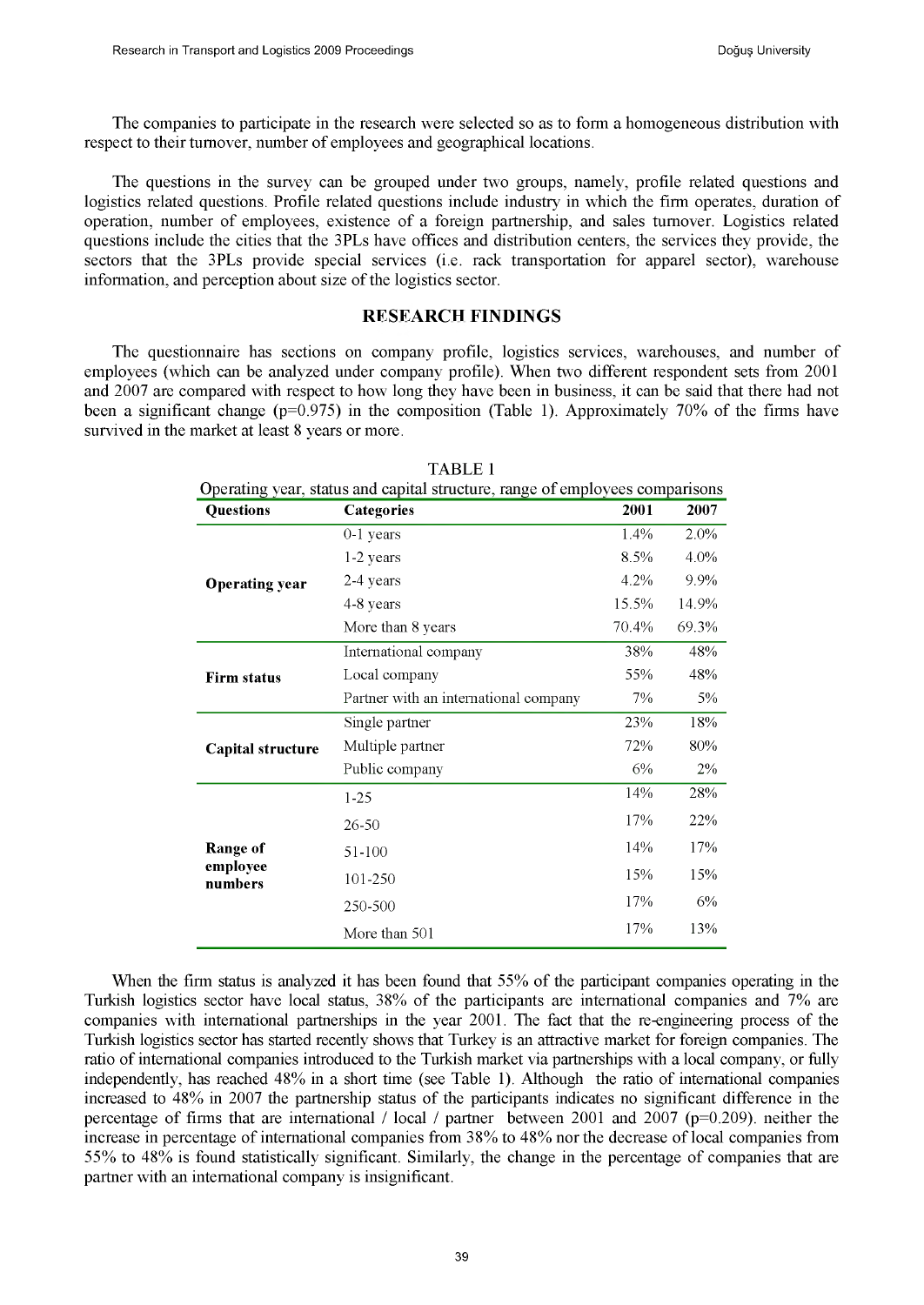Another finding of the research on capital structures of the companies interviewed is that 72% in 2001 and 80% in 2007 have multiple partners. The ratio of single-partner companies is 23% in 2001 and 18% in 2007, whereas the ratio of public logistics companies is 6% in 2001 and 2 % in 2007. When the capital structure of the firms is compared regarding two survey years, there is no statistically significant  $(p=0.881)$ change in the percentage of firms that are single partner, multiple partner or public company. The majority of the firms are multiple partners (see Table 1), which can be a consequence of high first investment costs of warehouses, distribution centers, and cargo fleet. When the range of employee numbers of the firms are concerned regarding the scale given in Table 1, there has been a significant change in the range of employees of the firms from 2001 to 2007. The percentage of firms which have less than 100 employees is increased from 48% in 2001 to 66% in 2007 ( $p=0.016$ ). It can be concluded that the firms prefer to work with less employees in 2007. While the percentage of firms with 251-500 employees is 18% in 2001, it is found that only 6% of the firms in 2007 belong to this range (p=0.014). Meanwhile, the percentages of small scaled firms (with 1-25 and 26-50 employees) have also increased from 2001 to 2007. However, the only statistically significant change is observed for firms with 251-500 employees.

The most frequently provided services in 2001 are international land transportation Truck Load (TL) and Less than Truck Load (LTL), domestic land transportation (TL), warehouse, and distribution to customer warehouse. While no changes is revealed in the rate of provided services in 2007, the Project Transportation where transportation is designed according to customer's needs gains more weight and replaces warehouse in the rank of occurrence (Table 2).

| The most frequently provided services   |      |      |  |
|-----------------------------------------|------|------|--|
| <b>Service</b>                          | 2001 | 2007 |  |
| International land transportation (TL)  | 86%  | 83%  |  |
| International land transportation (LTL) | 77%  | 67%  |  |
| Domestic land transportation (TL)       | 72%  | 66%  |  |
| Warehouse                               | 72%  | 49%  |  |
| Distribution to customer warehouse      | 70%  | 53%  |  |
| Project Transportation                  | 65%  | 53%  |  |

TABLE 2

A further analysis has also been conducted to reveal the changes and as well as their direction in the services provided by the 3PLs. Table 3 shows that the provided services changed significantly from 2001 to 2007. A decrease in all these services is observed which can be interpreted as the 3PLs are now more focusing on providing core services that they are good at rather than providing numerous services to various sectors.

TABLE 3

| Significant changes in the services provided |      |      |              |
|----------------------------------------------|------|------|--------------|
| <b>Service provided</b>                      | 2001 | 2007 | Significance |
| Distribution to customer warehouse           | 70%  | 53%  | $p=0.025$    |
| Domestic land transportation (LTL)           | 70%  | 44%  | $p=0.000$    |
| Ship transportation                          | 58%  | 40%  | $p=0.019$    |
| Air transportation                           | 69%  | 34%  | $p=0.000$    |
| Distribution center                          | 52%  | 28%  | $p=0.001$    |
| Cross docking                                | 51%  | 26%  | $p=0.001$    |
| Reverse logistics                            | 46%  | 25%  | $p=0.003$    |
| Bonded warehouse                             | 65%  | 38%  | $p=0.000$    |
| Warehouse                                    | 72%  | 49%  | $p=0.002$    |
| Palletization                                | 59%  | 33%  | $p=0.025$    |
| Shrinking                                    | 56%  | 30%  | $p=0.000$    |
| Labeling                                     | 56%  | 33%  | $p=0.002$    |
| Packaging                                    | 55%  | 30%  | $p=0.001$    |
| Quality control                              | 37%  | 19%  | $p=0.009$    |
| Full export-import operations                | 58%  | 36%  | $p=0.004$    |
| Customs clearing                             | 59%  | 42%  | $p=0.023$    |
| <i>Operational reporting</i>                 | 62%  | 37%  | $p=0.001$    |

The services that have not changed significantly are; distribution to final consumption location, international land transportation (LTL and TL), domestic land transportation (TL), project transportation,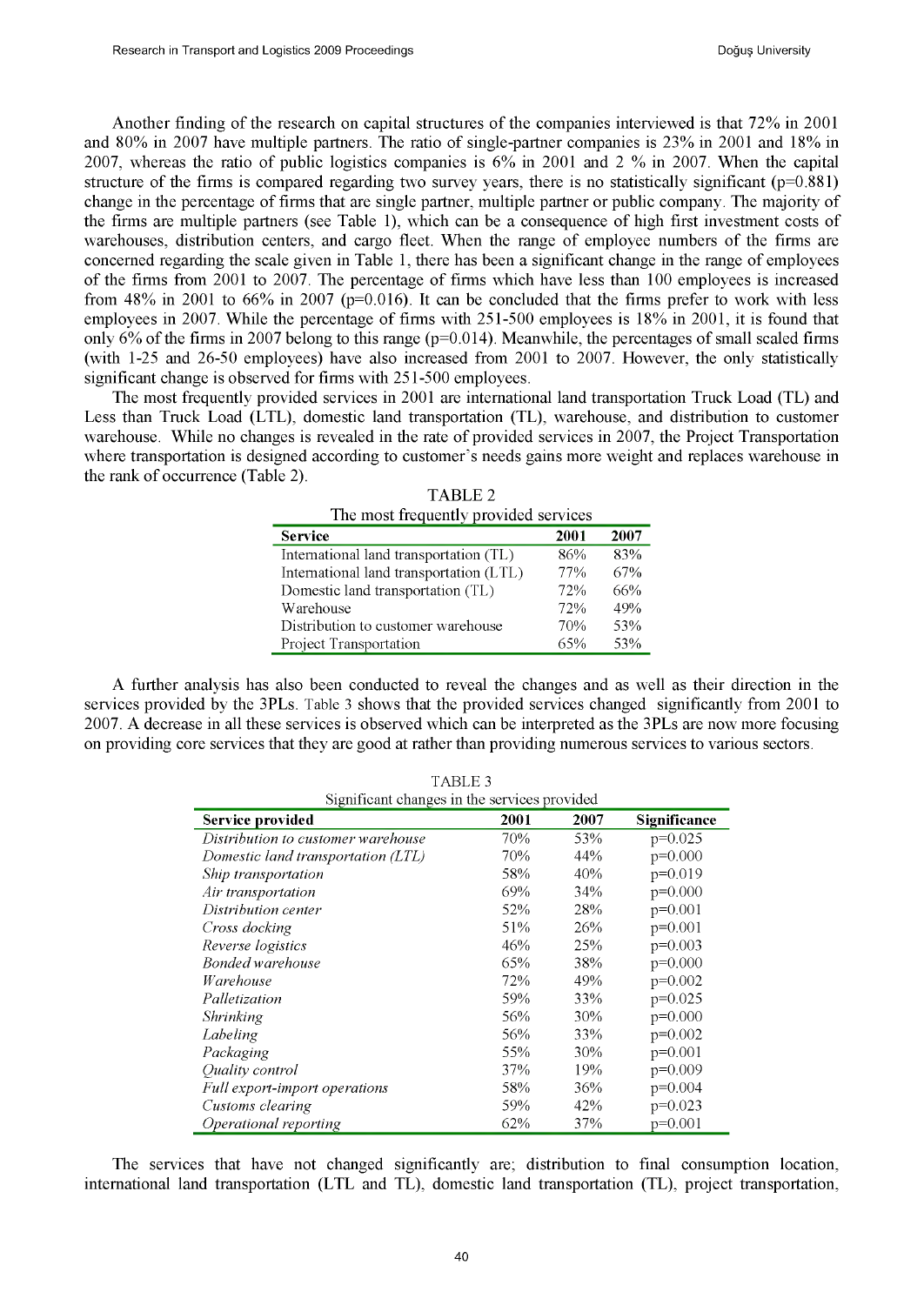container transportation, railroad transportation, intermodal transportation, light assembly/disassembly, vendor managed inventory, collaborative forecasting and collaborative planning, and e-procurement.

*Sectors that 3PLs provide specific services, and the respective specific services:* Considering the sectors on which companies providing sector-specific services focus, it is obvious that the apparel sector predominates. The apparel sector is followed by automotive, food retail, chemistry, and medicine / health sectors, respectively. When we look at the top five sectors that the logistics service providers are providing special services (such as rack transportation for apparel industry of frigorific transportation for food industry), no change has been observed from 2001 to 2007. The only sector facing a considerable change in terms of sector specific services is apparel, in which the number of 3PLs providing special services to this sector is significantly decreased. Parallel to this, the rack transportation services have also decreased significantly from 32% in 2001 to 15% in 2007 (p=0.006). *Sectors that the 3PLs are providing regular services:* In 2001, apparel, automotive, chemicals, machinery, computers/electronics sectors are indicated to be the sectors offered services by the great majority of the participants. In 2007, we see that computers/electronics sector is not anymore in the top five list being replaced by the construction materials sector. This result is not surprising considering the construction boom observed in those years between 2001 and 2007. The ranking of the sectors has also changed in 2007 as machinery, construction materials, apparel, automotive and chemicals respectively. When the data is analyzed to find out whether the change in the number of 3PLs is significant or not, it has been found that there is a substantial decrease in apparel, automotive, chemistry and computers/electronics sectors. Although there has been an increase in the percentage of 3PLs for constructing materials sector from 62% in 2001 to 70% in 2007, this increase is not statistically significant (see Table 4). For computers/electronics sector, a statistically significant (p=0.003) decrease is found for the percentage of 3PLs providing services to this sector (from 69% in 2001 to 46% in 2007). Similarly apparel and automotive sector has witnessed a significant decrease (see Table 4 for significance values).

| Top sectors served and significant changes |        |        |              |
|--------------------------------------------|--------|--------|--------------|
| Top sectors for 2001 and 2007              | 2001   | 2007   | Significance |
| Apparel                                    | 83.10% | 63.35% | $p=0.010$    |
| Automotive                                 | 80.28% | 60.40% | $p=0.005$    |
| <i>Chemicals</i>                           | 76.06% | 56.44% | $p=0.008$    |
| Machinery                                  | 71.83% | 71.29% | p=0.938*     |
| Computers/electronics                      | 69.01% | 46.53% | $p=0.003$    |
| Construction materials                     | 61.97% | 70.30% | $p=0.256*$   |

|  | TABLE 4 |                                      |  |
|--|---------|--------------------------------------|--|
|  |         | ectors served and sionificant change |  |

In order to calculate the size of the logistics sector and its growth rate during recent years, the participants were asked about their sales turnovers, the rates of change of turnover relative to previous year and turnover expectations for the next year. The reluctance for providing sales turnover information has somewhat decreased from 2001 to 2007; i.e. 66% of the firms reported their sales turnover in 2001, while 88% of the firms report their sales turnover information in 2007. Once the outliers have been discarded, the average of sales turnover for 2001 is 27,665 YTL, and the average of sales turnover for 2007 is 36,125 YTL. However, this difference is not found statistically significant ( $p=0.510$ ). Another question directed to the participants was about their estimates on the size of current Turkish logistics market. The estimates of the participants have risen from 2-4 billion in 2001 to 12-14 billion USD in 2007. The firms are also compared with respect to their strategic behavior. In this section they are asked about whether their vision and mission is determined, their strategy is reviewed regularly, and their strategic goals are documented. In 2007, an additional question on whether all employees are informed about the mission, vision and the strategy of the company or not is asked as well. The answers to these questions are given on a 1-5 scale, depicted in Table 5.

| <b>TABLE 5</b>                  |
|---------------------------------|
| Strategy related answer options |

| 50                    |       |  |  |
|-----------------------|-------|--|--|
| Answer                | Point |  |  |
| Not implemented       |       |  |  |
| Planning to implement |       |  |  |
| In preparing stage    | 3     |  |  |
| Partly implemented    |       |  |  |
| Fully implemented     |       |  |  |